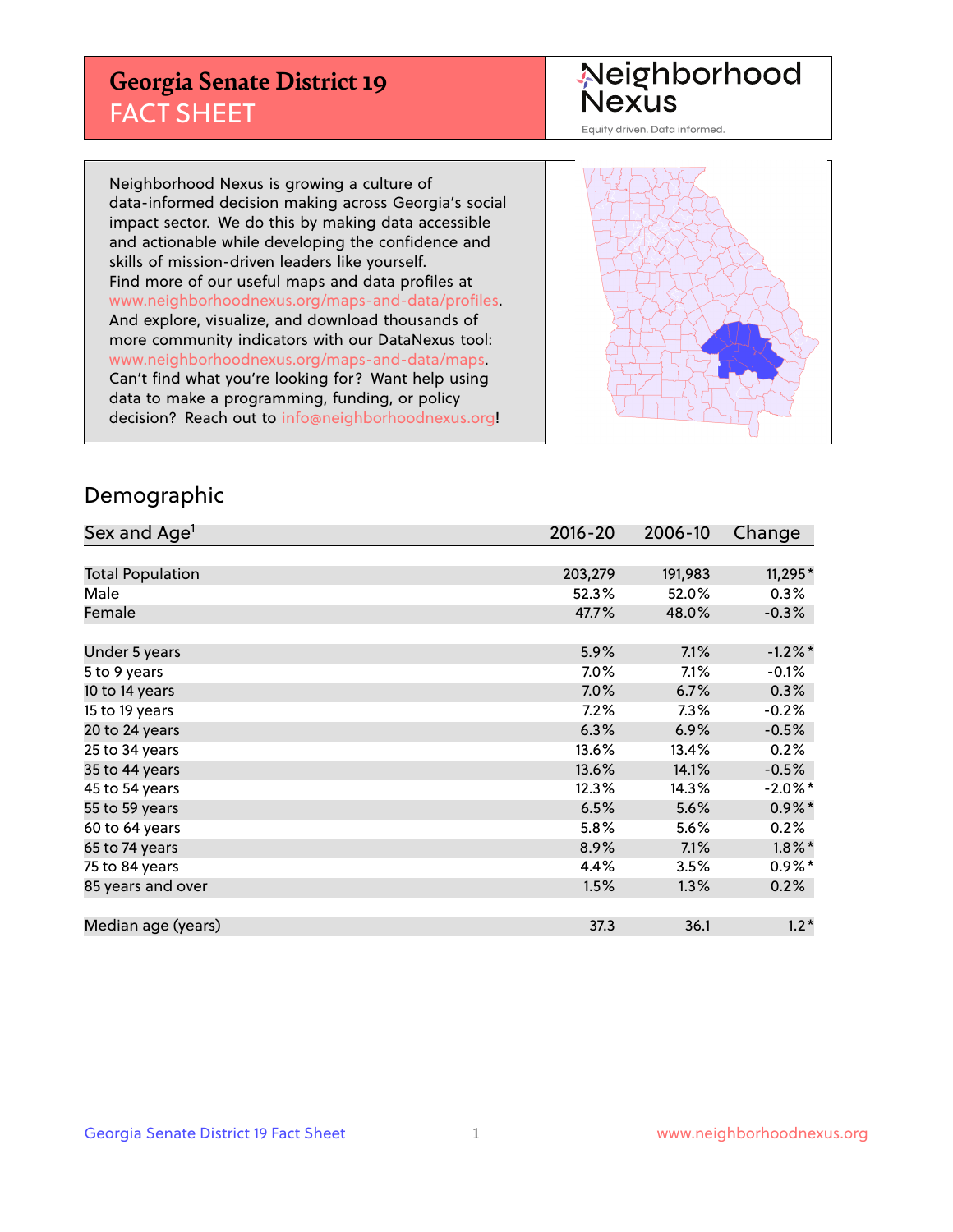## Demographic, continued...

| Race <sup>2</sup>                                            | $2016 - 20$ | 2006-10 | Change     |
|--------------------------------------------------------------|-------------|---------|------------|
| <b>Total population</b>                                      | 203,279     | 191,983 | $11,295*$  |
| One race                                                     | 96.9%       | 99.2%   | $-2.3\%$ * |
| White                                                        | 65.6%       | 68.5%   | $-2.9%$ *  |
| <b>Black or African American</b>                             | 26.4%       | 26.0%   | 0.4%       |
| American Indian and Alaska Native                            | 0.2%        | 0.2%    | $-0.1%$    |
| Asian                                                        | 0.4%        | 0.4%    | $-0.0%$    |
| Native Hawaiian and Other Pacific Islander                   | 0.0%        | 0.0%    | 0.0%       |
| Some other race                                              | 4.3%        | 4.0%    | 0.3%       |
| Two or more races                                            | 3.1%        | 0.8%    | $2.3\%$ *  |
| Race alone or in combination with other race(s) <sup>3</sup> | $2016 - 20$ | 2006-10 | Change     |
| Total population                                             | 203,279     | 191,983 | $11,295*$  |
| White                                                        | 68.2%       | 69.1%   | $-0.9%$    |
| <b>Black or African American</b>                             | 27.7%       | 26.6%   | 1.2%       |
| American Indian and Alaska Native                            | 0.9%        | 0.4%    | 0.4%       |
| Asian                                                        | 0.9%        | 0.6%    | 0.3%       |
| Native Hawaiian and Other Pacific Islander                   | 0.1%        | 0.0%    | 0.1%       |
| Some other race                                              | 5.5%        | 4.1%    | $1.4\%$ *  |
| Hispanic or Latino and Race <sup>4</sup>                     | $2016 - 20$ | 2006-10 | Change     |
| <b>Total population</b>                                      | 203,279     | 191,983 | 11,295*    |
| Hispanic or Latino (of any race)                             | 10.0%       | 8.3%    | $1.7\%$ *  |
| Not Hispanic or Latino                                       | 90.0%       | 91.7%   | $-1.7\%$ * |
| White alone                                                  | 61.4%       | 64.3%   | $-2.9%$ *  |
| Black or African American alone                              | 26.2%       | 25.8%   | 0.4%       |
| American Indian and Alaska Native alone                      | 0.1%        | 0.1%    | 0.0%       |
| Asian alone                                                  | 0.4%        | 0.4%    | $-0.0%$    |
| Native Hawaiian and Other Pacific Islander alone             | 0.0%        | 0.0%    | 0.0%       |
| Some other race alone                                        | 0.3%        | 0.3%    | 0.1%       |
| Two or more races                                            | 1.5%        | 0.7%    | $0.8\%$ *  |
| U.S. Citizenship Status <sup>5</sup>                         | $2016 - 20$ | 2006-10 | Change     |
|                                                              |             |         |            |
| Foreign-born population                                      | 9,311       | 10,928  | $-1,617*$  |
| Naturalized U.S. citizen                                     | 26.4%       | 21.7%   | 4.7%       |
| Not a U.S. citizen                                           | 73.6%       | 78.3%   | $-4.7%$    |
| Citizen, Voting Age Population <sup>6</sup>                  | $2016 - 20$ | 2006-10 | Change     |
| Citizen, 18 and over population                              | 148,191     | 136,116 | 12,075*    |
| Male                                                         | 52.1%       | 51.1%   | 1.0%       |
| Female                                                       | 47.9%       | 48.9%   | $-1.0%$    |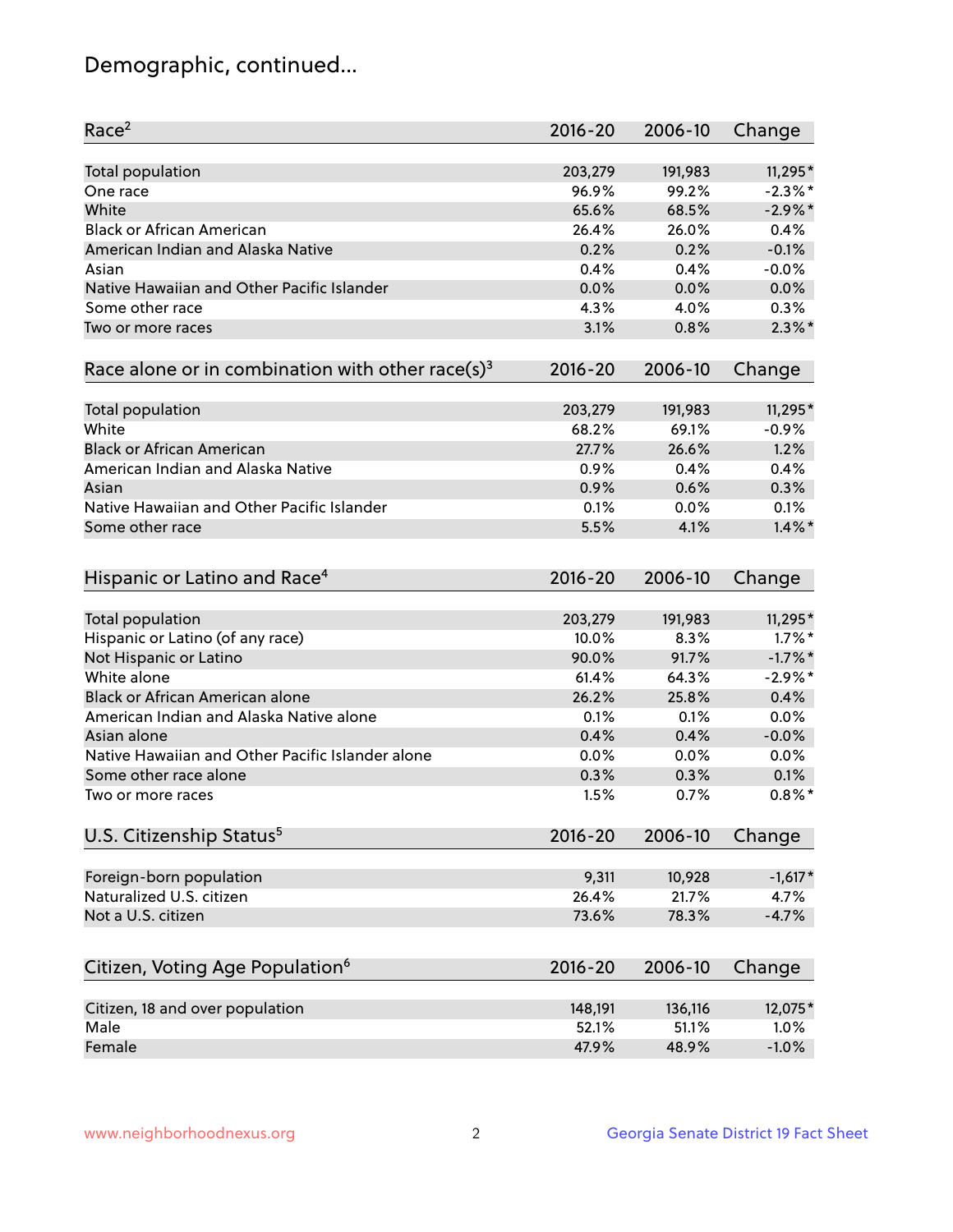#### Economic

| Income <sup>7</sup>                                 | $2016 - 20$ | 2006-10 | Change     |
|-----------------------------------------------------|-------------|---------|------------|
|                                                     |             |         |            |
| All households                                      | 67,285      | 67,344  | $-59$      |
| Less than \$10,000                                  | 9.7%        | 12.4%   | $-2.7\%$ * |
| \$10,000 to \$14,999                                | 7.7%        | 9.9%    | $-2.3\%$ * |
| \$15,000 to \$24,999                                | 14.0%       | 16.0%   | $-2.0\%$ * |
| \$25,000 to \$34,999                                | 11.7%       | 13.2%   | $-1.4\%$ * |
| \$35,000 to \$49,999                                | 15.1%       | 14.8%   | 0.3%       |
| \$50,000 to \$74,999                                | 15.9%       | 16.0%   | $-0.0%$    |
| \$75,000 to \$99,999                                | 10.4%       | 9.0%    | $1.3\%$ *  |
| \$100,000 to \$149,999                              | 10.4%       | 6.6%    | $3.8\%$ *  |
| \$150,000 to \$199,999                              | 3.2%        | 1.3%    | $1.9\%$ *  |
| \$200,000 or more                                   | 1.9%        | 0.7%    | 1.1%       |
| Median household income (dollars)                   | 41,657      | 33,859  | 7,798*     |
| Mean household income (dollars)                     | 57,653      | 44,895  | 12,758*    |
| With earnings                                       | 69.5%       | 73.3%   | $-3.8\%$ * |
| Mean earnings (dollars)                             | 60,802      | 47,780  | 13,022*    |
| <b>With Social Security</b>                         | 36.4%       | 32.8%   | $3.6\%$ *  |
| Mean Social Security income (dollars)               | 17,826      | 13,205  | 4,621*     |
| With retirement income                              | 19.6%       | 14.3%   | $5.3\%$ *  |
| Mean retirement income (dollars)                    | 23,489      | 18,956  | 4,533*     |
| With Supplemental Security Income                   | $8.2\%$     | 6.6%    | $1.5\%$ *  |
| Mean Supplemental Security Income (dollars)         | 8,916       | 6,758   | $2,158*$   |
| With cash public assistance income                  | 1.5%        | 1.2%    | 0.3%       |
| Mean cash public assistance income (dollars)        | 1,230       | 3,665   | $-2,435$   |
| With Food Stamp/SNAP benefits in the past 12 months | 18.6%       | 16.1%   | $2.5%$ *   |
|                                                     |             |         |            |
| Families                                            | 46,518      | 47,266  | $-748$     |
| Less than \$10,000                                  | 7.0%        | 6.9%    | 0.1%       |
| \$10,000 to \$14,999                                | 4.0%        | 6.1%    | $-2.1\%$ * |
| \$15,000 to \$24,999                                | 11.0%       | 14.9%   | $-4.0\%$ * |
| \$25,000 to \$34,999                                | 10.9%       | 13.3%   | $-2.4\%$ * |
| \$35,000 to \$49,999                                | 16.2%       | 16.8%   | $-0.6%$    |
| \$50,000 to \$74,999                                | 17.8%       | 19.0%   | $-1.3%$    |
| \$75,000 to \$99,999                                | 13.0%       | 11.5%   | $1.5\%$ *  |
| \$100,000 to \$149,999                              | 13.2%       | 8.7%    | 4.5%*      |
| \$150,000 to \$199,999                              | 4.3%        | 1.7%    | $2.6\%$ *  |
| \$200,000 or more                                   | 2.6%        | 0.9%    | 1.7%       |
| Median family income (dollars)                      | 51,050      | 43,357  | 7,693*     |
| Mean family income (dollars)                        | 68,002      | 52,602  | 15,400*    |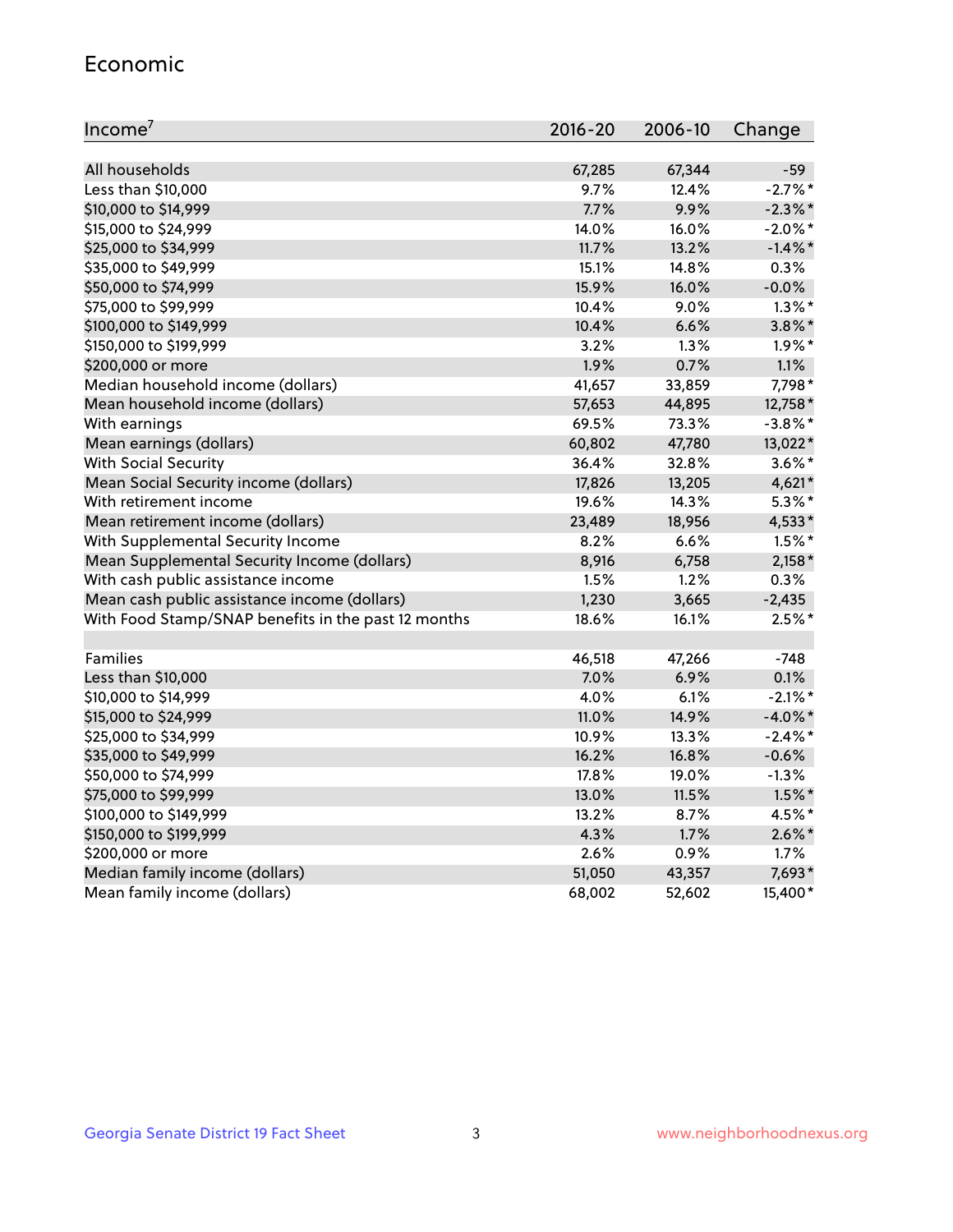## Economic, continued...

| Income, continued <sup>8</sup>                                        | $2016 - 20$ | 2006-10 | Change    |
|-----------------------------------------------------------------------|-------------|---------|-----------|
|                                                                       |             |         |           |
| Nonfamily households                                                  | 20,767      | 20,078  | 689       |
| Median nonfamily income (dollars)                                     | 21,747      | 17,000  | 4,747*    |
| Mean nonfamily income (dollars)                                       | 31,622      | 25,226  | 6,396*    |
| Median earnings for workers (dollars)                                 | 28,306      | 23,171  | $5,134*$  |
| Median earnings for male full-time, year-round workers                | 39,810      | 34,412  | 5,398*    |
| (dollars)                                                             |             |         |           |
| Median earnings for female full-time, year-round workers<br>(dollars) | 31,541      | 26,315  | $5,226*$  |
| Per capita income (dollars)                                           | 20,616      | 16,497  | $4,119*$  |
|                                                                       |             |         |           |
| Families and People Below Poverty Level <sup>9</sup>                  | $2016 - 20$ | 2006-10 | Change    |
| <b>All families</b>                                                   | 16.8%       | 16.6%   | 0.2%      |
| With related children under 18 years                                  | 25.1%       | 24.8%   | 0.4%      |
| With related children under 5 years only                              | 21.9%       | 29.9%   | $-8.1%$   |
| Married couple families                                               | 8.6%        | 9.6%    | $-1.0%$   |
| With related children under 18 years                                  | 11.4%       | 13.5%   | $-2.2%$   |
| With related children under 5 years only                              | 3.6%        | 21.0%   | $-17.4%$  |
| Families with female householder, no husband present                  | 41.6%       | 41.2%   | 0.4%      |
| With related children under 18 years                                  | 54.2%       | 48.8%   | 5.4%      |
|                                                                       |             |         |           |
| With related children under 5 years only                              | 55.4%       | 52.9%   | 2.5%      |
| All people                                                            | 21.5%       | 22.1%   | $-0.6%$   |
| Under 18 years                                                        | 29.3%       | 29.7%   | $-0.4%$   |
| Related children under 18 years                                       | 28.9%       | 29.4%   | $-0.5%$   |
| Related children under 5 years                                        | 29.9%       | 35.9%   | $-6.0%$   |
| Related children 5 to 17 years                                        | 28.6%       | 26.8%   | 1.8%      |
| 18 years and over                                                     | 18.8%       | 19.3%   | $-0.5%$   |
| 18 to 64 years                                                        | 19.6%       | 19.5%   | 0.2%      |
| 65 years and over                                                     | 15.6%       | 18.6%   | $-3.0%$   |
| People in families                                                    | 18.5%       | 19.1%   | $-0.6%$   |
| Unrelated individuals 15 years and over                               | 36.7%       | 38.7%   | $-2.1%$   |
|                                                                       |             |         |           |
| Non-Hispanic white people                                             | 17.7%       | 15.7%   | $2.0\%$ * |
| Black or African-American people                                      | 27.8%       | 35.4%   | $-7.6%$ * |
| Asian people                                                          | 9.7%        | 11.6%   | $-1.9%$   |
| Hispanic or Latino people                                             | 30.3%       | 35.4%   | $-5.0%$   |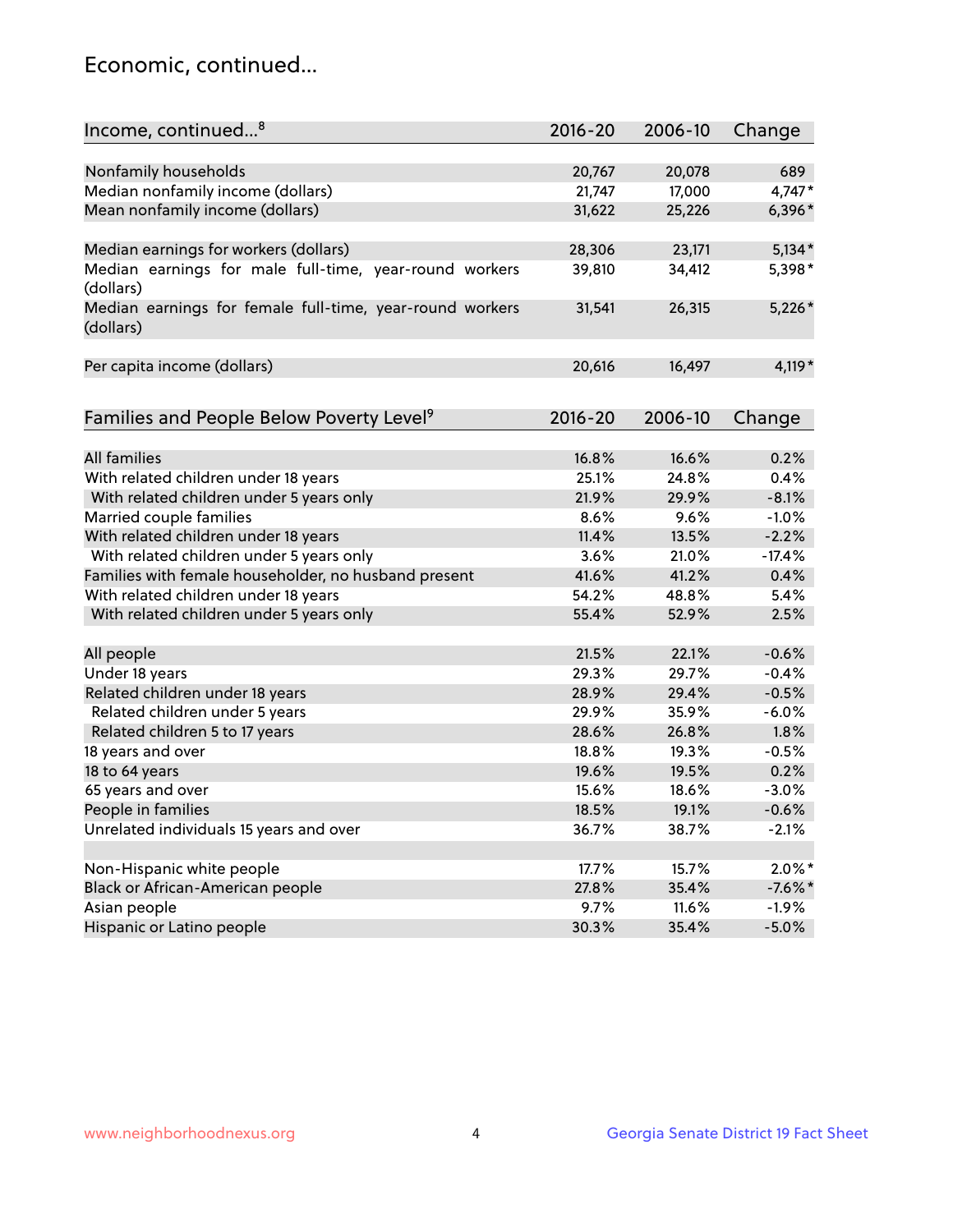## Employment

| Employment Status <sup>10</sup>                               | 2016-20     | 2006-10 | Change     |
|---------------------------------------------------------------|-------------|---------|------------|
| Population 16 years and over                                  |             |         |            |
| In labor force                                                | 160,214     | 149,091 | $11,124*$  |
| Civilian labor force                                          | 49.6%       | 52.8%   | $-3.2%$ *  |
|                                                               | 49.0%       | 52.4%   | $-3.4\%$ * |
| Employed                                                      | 46.0%       | 48.7%   | $-2.7%$ *  |
| Unemployed                                                    | 2.9%        | 3.7%    | $-0.7%$    |
| <b>Armed Forces</b>                                           | 0.6%        | 0.4%    | 0.2%       |
| Not in labor force                                            | 50.4%       | 47.2%   | $3.2\%$ *  |
| Civilian labor force                                          | 78,462      | 78,123  | 338        |
| <b>Unemployment Rate</b>                                      | 6.0%        | 7.1%    | $-1.0%$    |
|                                                               |             |         |            |
| Females 16 years and over                                     | 75,993      | 71,178  | 4,815*     |
| In labor force                                                | 47.5%       | 49.4%   | $-1.9%$    |
| Civilian labor force                                          | 47.4%       | 49.2%   | $-1.8%$    |
| Employed                                                      | 44.7%       | 45.8%   | $-1.1%$    |
| Own children of the householder under 6 years                 | 13,344      | 15,179  | $-1,835*$  |
|                                                               | 66.4%       | 56.9%   | $9.5%$ *   |
| All parents in family in labor force                          |             |         |            |
| Own children of the householder 6 to 17 years                 | 30,006      | 29,212  | 794        |
| All parents in family in labor force                          | 65.7%       | 65.3%   | 0.4%       |
|                                                               |             |         |            |
| Industry <sup>11</sup>                                        | $2016 - 20$ | 2006-10 | Change     |
|                                                               |             |         |            |
| Civilian employed population 16 years and over                | 73,744      | 72,615  | 1,129      |
| Agriculture, forestry, fishing and hunting, and mining        | 5.2%        | 6.5%    | $-1.3%$    |
| Construction                                                  | 8.8%        | 10.1%   | $-1.3%$    |
| Manufacturing                                                 | 13.1%       | 13.7%   | $-0.6%$    |
| Wholesale trade                                               | 2.0%        | 2.5%    | $-0.5%$    |
| Retail trade                                                  | 11.3%       | 10.7%   | 0.6%       |
| Transportation and warehousing, and utilities                 | 7.7%        | 6.5%    | 1.1%       |
| Information                                                   | 1.2%        | 1.4%    | $-0.2%$    |
| Finance and insurance, and real estate and rental and leasing | 2.6%        | 3.8%    | $-1.2\%$ * |
| Professional, scientific, and management, and administrative  | 6.7%        | 4.5%    | $2.2\%$ *  |
| and waste management services                                 |             |         |            |
| Educational services, and health care and social assistance   | 21.6%       | 20.1%   | $1.5\%$ *  |
| Arts, entertainment, and recreation, and accommodation and    | 7.8%        | 5.7%    | $2.1\%$ *  |
| food services                                                 |             |         |            |
| Other services, except public administration                  | 5.0%        | 5.3%    | $-0.3%$    |
| Public administration                                         | 7.0%        | 9.1%    | $-2.1\%$ * |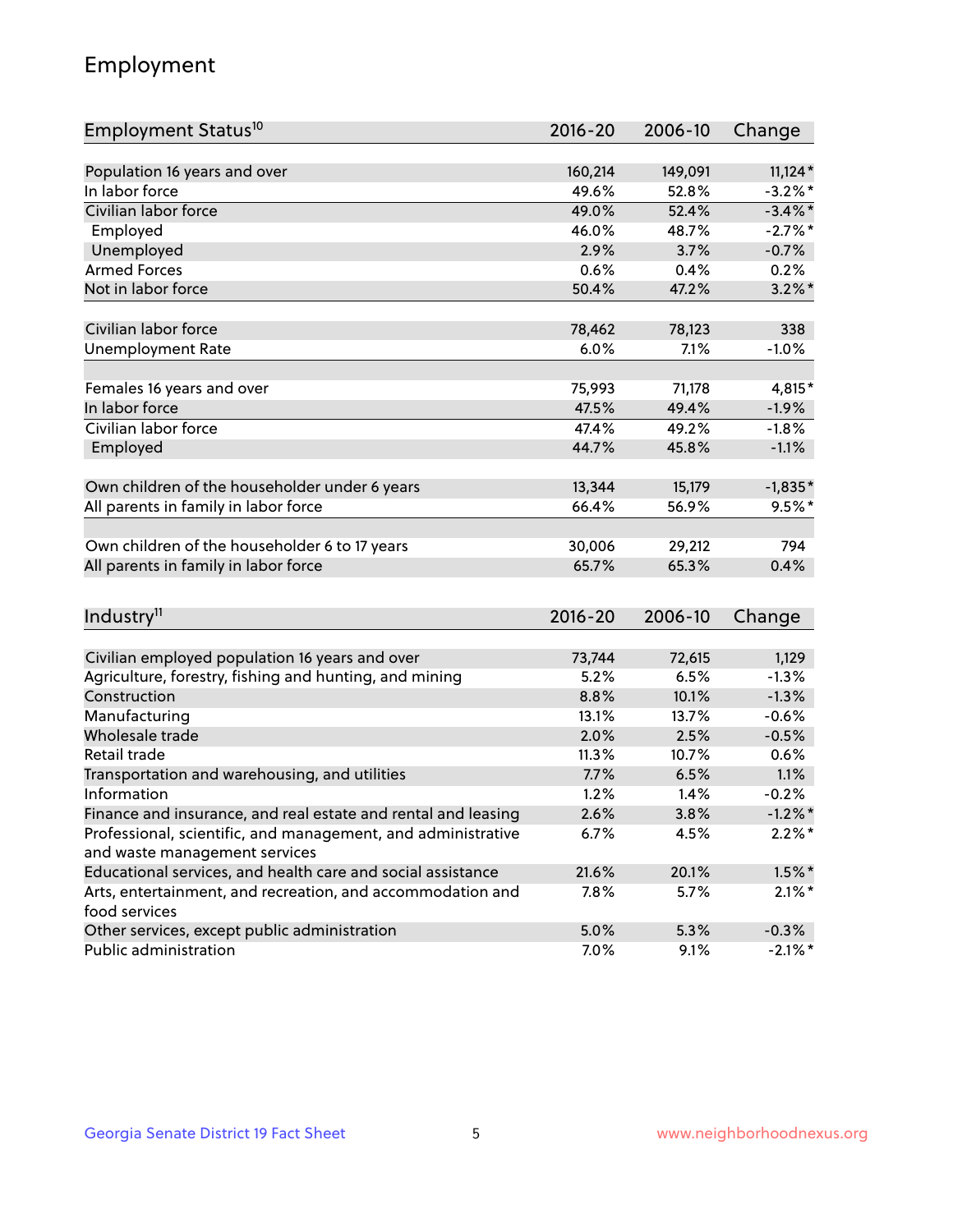## Employment, continued...

| Occupation <sup>12</sup>                                                    | $2016 - 20$ | 2006-10 | Change     |
|-----------------------------------------------------------------------------|-------------|---------|------------|
| Civilian employed population 16 years and over                              | 73,744      | 72,615  | 1,129      |
| Management, business, science, and arts occupations                         | 26.5%       | 25.0%   | $1.5\%$ *  |
| Service occupations                                                         | 18.0%       | 16.9%   | 1.0%       |
| Sales and office occupations                                                | 17.9%       | 20.1%   | $-2.1\%$ * |
|                                                                             |             |         |            |
| and<br>maintenance<br>Natural<br>resources,<br>construction,<br>occupations | 15.7%       | 19.0%   | $-3.3\%$ * |
| Production, transportation, and material moving occupations                 | 21.9%       | 19.0%   | $2.9\%$ *  |
| Class of Worker <sup>13</sup>                                               | $2016 - 20$ | 2006-10 | Change     |
|                                                                             |             |         |            |
| Civilian employed population 16 years and over                              | 73,744      | 72,615  | 1,129      |
| Private wage and salary workers                                             | 74.1%       | 71.6%   | 2.4%       |
| Government workers                                                          | 19.0%       | 21.4%   | $-2.4\%$   |
| Self-employed in own not incorporated business workers                      | 6.7%        | 6.6%    | 0.1%       |
| Unpaid family workers                                                       | 0.2%        | 0.4%    | $-0.2%$    |
| Job Flows <sup>14</sup>                                                     | 2019        | 2010    | Change     |
|                                                                             |             |         |            |
| Total Jobs in district                                                      | 54,519      | 52,916  | 1,603      |
| Held by residents of district                                               | 61.8%       | 63.8%   | $-2.0%$    |
| Held by non-residents of district                                           | 38.2%       | 36.2%   | 2.0%       |
| Jobs by Industry Sector <sup>15</sup>                                       | 2019        | 2010    | Change     |
|                                                                             |             |         |            |
| Total Jobs in district                                                      | 54,519      | 52,916  | 1,603      |
| Goods Producing sectors                                                     | 25.0%       | 20.5%   | 4.5%       |
| Trade, Transportation, and Utilities sectors                                | 21.8%       | 23.7%   | $-1.9%$    |
| All Other Services sectors                                                  | 53.2%       | 55.8%   | $-2.6%$    |
|                                                                             |             |         |            |
| Total Jobs in district held by district residents                           | 33,719      | 33,780  | $-61$      |
| <b>Goods Producing sectors</b>                                              | 26.9%       | 22.1%   | 4.8%       |
| Trade, Transportation, and Utilities sectors                                | 19.1%       | 19.9%   | $-0.8%$    |
| All Other Services sectors                                                  | 54.0%       | 58.0%   | $-4.0%$    |
| Jobs by Earnings <sup>16</sup>                                              | 2019        | 2010    | Change     |
|                                                                             |             |         |            |
| Total Jobs in district                                                      | 54,519      | 52,916  | 1,603      |
| Jobs with earnings \$1250/month or less                                     | 25.4%       | 29.9%   | $-4.5%$    |
| Jobs with earnings \$1251/month to \$3333/month                             | 43.1%       | 46.6%   | $-3.5%$    |
| Jobs with earnings greater than \$3333/month                                | 31.5%       | 23.5%   | 8.0%       |
|                                                                             |             |         |            |
| Total Jobs in district held by district residents                           | 33,719      | 33,780  | -61        |
| Jobs with earnings \$1250/month or less                                     | 25.0%       | 30.2%   | $-5.2%$    |
| Jobs with earnings \$1251/month to \$3333/month                             | 43.3%       | 46.2%   | $-2.9%$    |
| Jobs with earnings greater than \$3333/month                                | 31.7%       | 23.6%   | 8.1%       |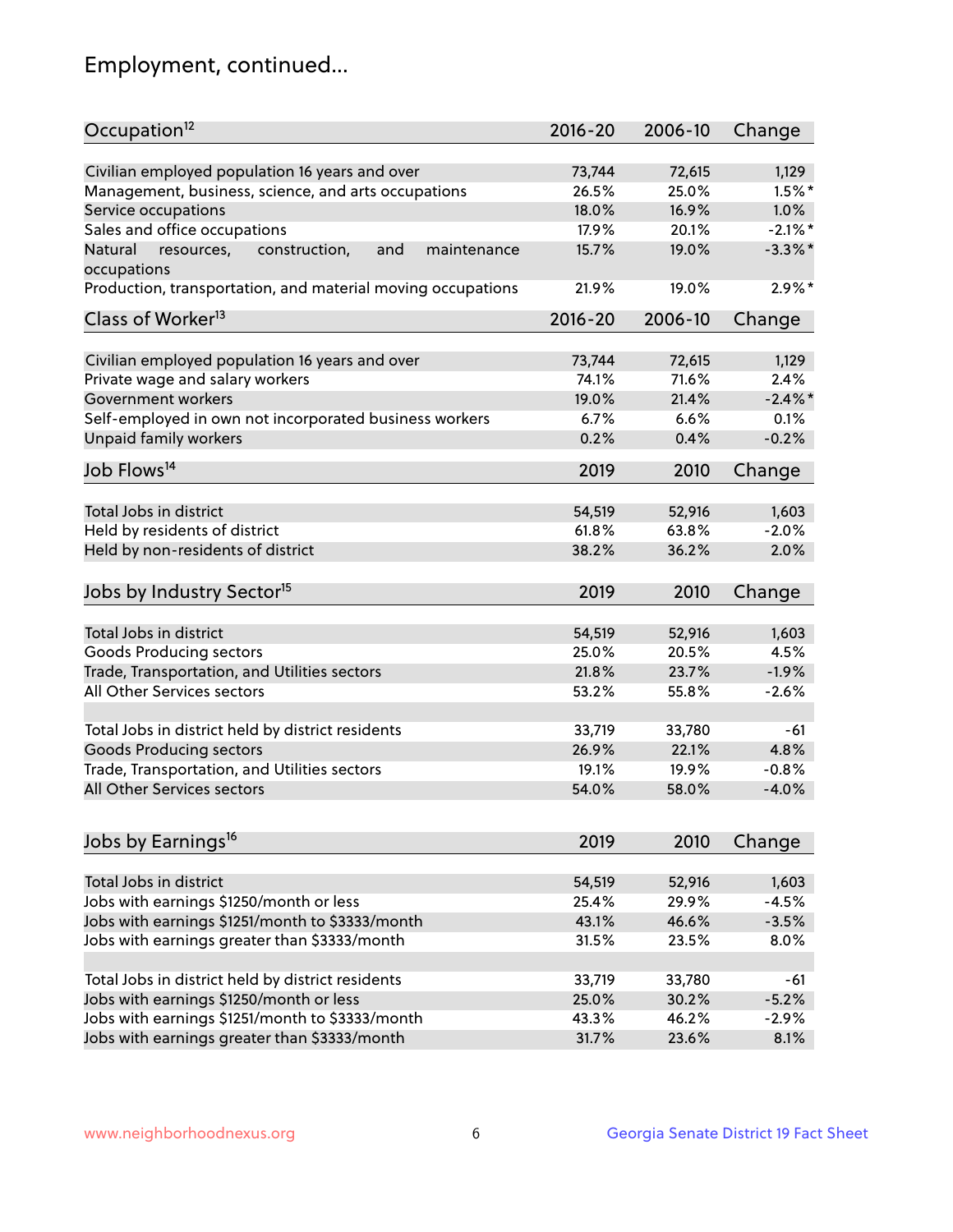## Employment, continued...

| 2019   | 2010   | Change                                     |
|--------|--------|--------------------------------------------|
|        |        |                                            |
| 54,519 | 52,916 | 1,603                                      |
| 22.9%  |        | 0.5%                                       |
| 53.8%  |        | $-4.8%$                                    |
| 23.3%  | 18.9%  | 4.4%                                       |
|        |        |                                            |
| 33,719 |        | -61                                        |
| 21.5%  |        | 0.6%                                       |
| 54.1%  |        | $-5.2%$                                    |
| 24.4%  | 19.8%  | 4.6%                                       |
|        |        | 22.4%<br>58.7%<br>33,780<br>20.9%<br>59.3% |

#### Education

| School Enrollment <sup>18</sup>                | $2016 - 20$ | 2006-10 | Change     |
|------------------------------------------------|-------------|---------|------------|
|                                                |             |         |            |
| Population 3 years and over enrolled in school | 47,554      | 45,976  | 1,578      |
| Nursery school, preschool                      | 6.2%        | 6.4%    | $-0.2%$    |
| Kindergarten                                   | 5.7%        | 5.4%    | 0.3%       |
| Elementary school (grades 1-8)                 | 47.5%       | 46.8%   | 0.7%       |
| High school (grades 9-12)                      | 24.8%       | 24.1%   | 0.7%       |
| College or graduate school                     | 15.7%       | 17.2%   | $-1.5%$    |
| Educational Attainment <sup>19</sup>           | $2016 - 20$ | 2006-10 | Change     |
|                                                |             |         |            |
| Population 25 years and over                   | 135,397     | 124,592 | 10,805*    |
| Less than 9th grade                            | 6.8%        | 8.9%    | $-2.1\%$ * |
| 9th to 12th grade, no diploma                  | 13.6%       | 15.9%   | $-2.3\%$ * |
| High school graduate (includes equivalency)    | 40.0%       | 42.7%   | $-2.7%$ *  |
| Some college, no degree                        | 19.2%       | 16.3%   | $2.9\%$ *  |
| Associate's degree                             | 7.7%        | 5.7%    | $2.1\%$ *  |
| Bachelor's degree                              | 7.2%        | 6.6%    | 0.6%       |
| Graduate or professional degree                | 5.3%        | 3.9%    | $1.4\%$    |
|                                                |             |         |            |
| Percent high school graduate or higher         | 79.5%       | 75.1%   | $4.4\%$ *  |
| Percent bachelor's degree or higher            | 12.5%       | 10.5%   | $2.0\%$ *  |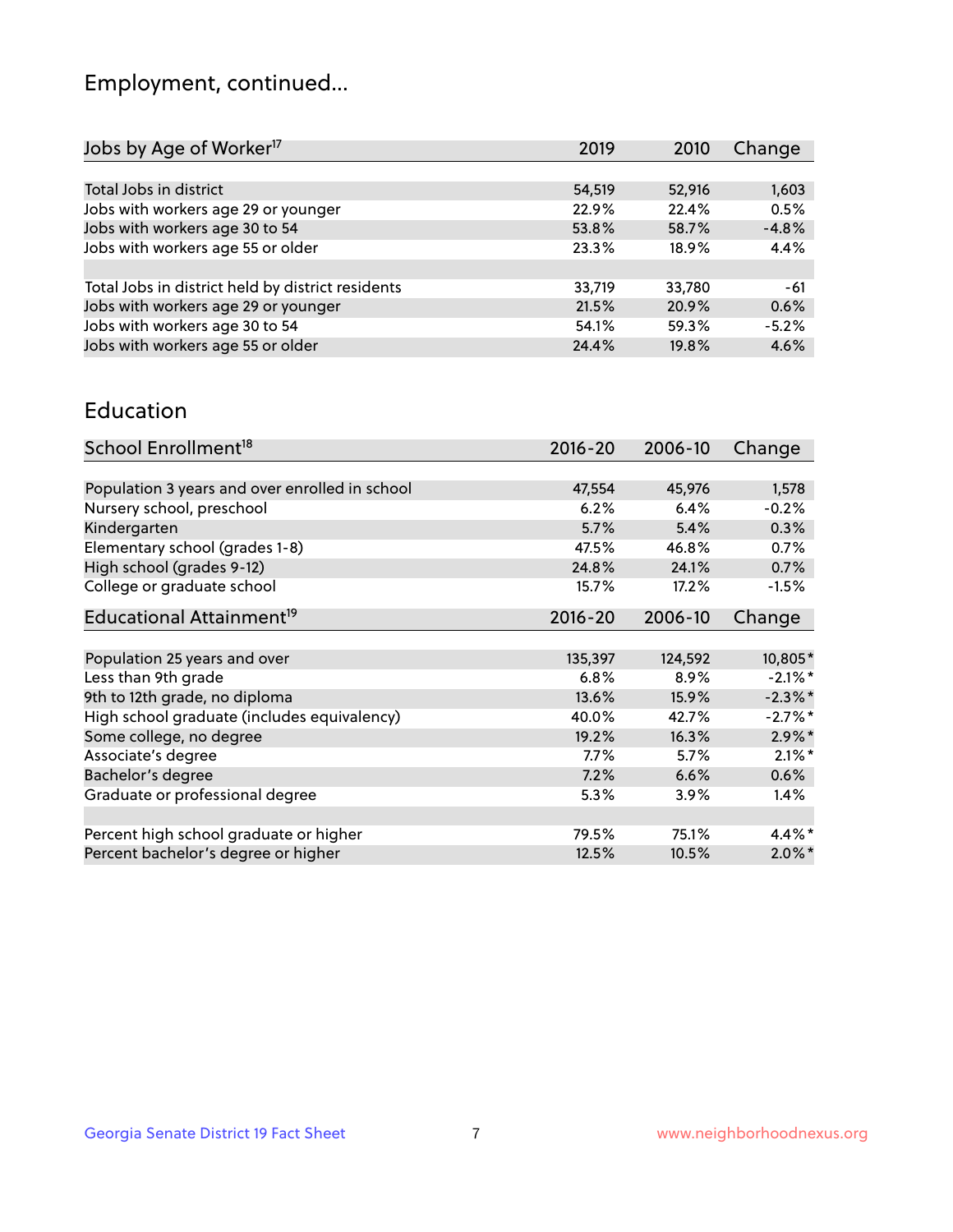## Housing

| Households by Type <sup>20</sup>                     | 2016-20     | 2006-10 | Change     |
|------------------------------------------------------|-------------|---------|------------|
|                                                      |             |         |            |
| <b>Total households</b>                              | 67,285      | 67,344  | $-59$      |
| Family households (families)                         | 69.1%       | 70.2%   | $-1.1%$    |
| With own children under 18 years                     | 28.8%       | 31.7%   | $-2.9%$ *  |
| Married-couple family                                | 48.6%       | 50.3%   | $-1.7%$    |
| With own children of the householder under 18 years  | 18.4%       | 20.6%   | $-2.2\%$ * |
| Male householder, no wife present, family            | 4.7%        | 5.8%    | $-1.0%$    |
| With own children of the householder under 18 years  | 2.7%        | 2.5%    | 0.1%       |
| Female householder, no husband present, family       | 15.8%       | 14.1%   | $1.7\%$ *  |
| With own children of the householder under 18 years  | 7.8%        | 8.5%    | $-0.8%$    |
| Nonfamily households                                 | 30.9%       | 29.8%   | 1.1%       |
| Householder living alone                             | 26.8%       | 26.2%   | 0.6%       |
| 65 years and over                                    | 11.9%       | 10.1%   | $1.7\%$ *  |
| Households with one or more people under 18 years    | 34.7%       | 36.8%   | $-2.1\%$ * |
| Households with one or more people 65 years and over | 30.6%       | 24.8%   | $5.9\%$ *  |
| Average household size                               | 2.77        | 2.63    | $0.14*$    |
| Average family size                                  | 3.35        | 3.17    | $0.18*$    |
|                                                      |             |         |            |
| Housing Occupancy <sup>21</sup>                      | $2016 - 20$ | 2006-10 | Change     |
| Total housing units                                  | 84,409      | 80,706  | $3,703*$   |
| Occupied housing units                               | 79.7%       | 83.4%   | $-3.7%$ *  |
| Vacant housing units                                 | 20.3%       | 16.6%   | $3.7\%$ *  |
|                                                      |             |         |            |
| Homeowner vacancy rate                               | 1.3         | 1.4     | $-0.1$     |
| Rental vacancy rate                                  | 5.6         | 7.6     | $-2.0$     |
| Units in Structure <sup>22</sup>                     | $2016 - 20$ | 2006-10 | Change     |
|                                                      |             |         |            |
| Total housing units                                  | 84,409      | 80,706  | $3,703*$   |
| 1-unit, detached                                     | 58.3%       | 58.3%   | 0.0%       |
| 1-unit, attached                                     | 0.5%        | 0.6%    | $-0.1%$    |
| 2 units                                              | 3.2%        | 2.7%    | 0.5%       |
| 3 or 4 units                                         | 2.2%        | 2.9%    | $-0.7%$    |
| 5 to 9 units                                         | 2.5%        | 1.4%    | $1.1\%$ *  |
| 10 to 19 units                                       | 0.4%        | 0.5%    | $-0.1%$    |
| 20 or more units                                     | 0.7%        | 0.5%    | 0.3%       |
| Mobile home                                          | 31.8%       | 33.0%   | $-1.2%$    |
| Boat, RV, van, etc.                                  | 0.3%        | 0.0%    | 0.3%       |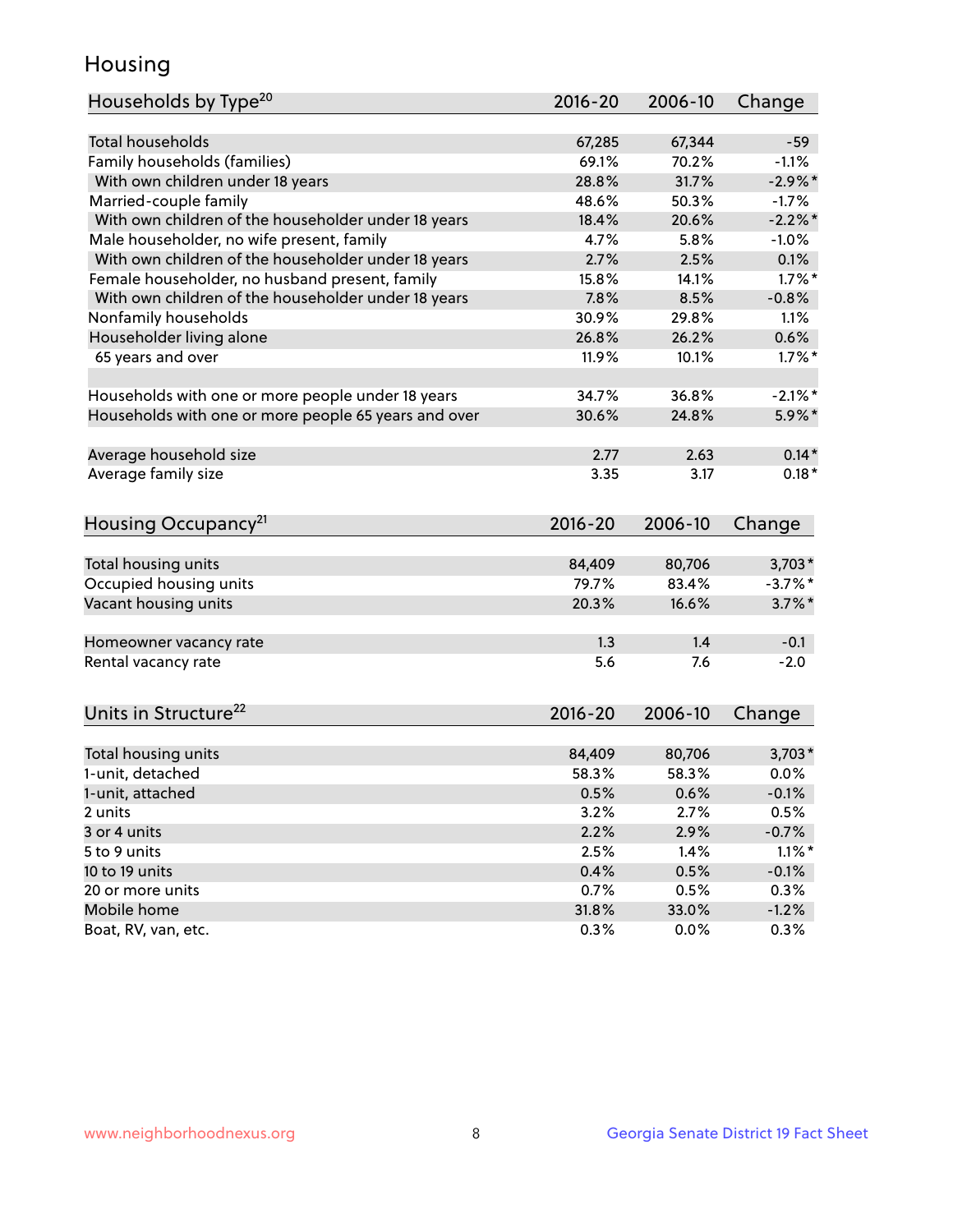## Housing, Continued...

| Year Structure Built <sup>23</sup>             | 2016-20     | 2006-10 | Change     |
|------------------------------------------------|-------------|---------|------------|
| Total housing units                            | 84,409      | 80,706  | $3,703*$   |
| Built 2014 or later                            | 2.2%        | (X)     | (X)        |
| Built 2010 to 2013                             | 2.8%        | (X)     | (X)        |
| Built 2000 to 2009                             | 13.5%       | 9.8%    | $3.7\%$ *  |
| Built 1990 to 1999                             | 23.1%       | 22.3%   | 0.9%       |
| Built 1980 to 1989                             | 15.5%       | 18.4%   | $-2.9%$ *  |
| Built 1970 to 1979                             | 15.5%       | 17.7%   | $-2.2\%$ * |
| Built 1960 to 1969                             | 10.7%       | 10.9%   | $-0.1%$    |
| Built 1950 to 1959                             | 6.5%        | 8.5%    | $-2.0\%$ * |
| Built 1940 to 1949                             | 4.7%        | 4.8%    | $-0.1%$    |
| Built 1939 or earlier                          | 5.5%        | 7.7%    | $-2.2%$    |
|                                                |             |         |            |
| Housing Tenure <sup>24</sup>                   | 2016-20     | 2006-10 | Change     |
| Occupied housing units                         | 67,285      | 67,344  | $-59$      |
| Owner-occupied                                 | 66.2%       | 67.8%   | $-1.6%$    |
| Renter-occupied                                | 33.8%       | 32.2%   | 1.6%       |
| Average household size of owner-occupied unit  | 2.77        | 2.61    | $0.16*$    |
| Average household size of renter-occupied unit | 2.76        | 2.65    | $0.10*$    |
| Residence 1 Year Ago <sup>25</sup>             | 2016-20     | 2006-10 | Change     |
| Population 1 year and over                     | 201,115     | 189,160 | 11,956*    |
| Same house                                     | 86.7%       | 86.4%   | 0.3%       |
| Different house in the U.S.                    | 13.2%       | 13.3%   | $-0.1%$    |
| Same county                                    | 5.4%        | 5.8%    | $-0.4%$    |
| Different county                               | 7.8%        | 7.4%    | 0.3%       |
| Same state                                     | 5.9%        | 5.4%    | 0.5%       |
| Different state                                | 1.9%        | 2.0%    | $-0.2%$    |
| Abroad                                         | 0.1%        | 0.4%    | $-0.3%$    |
|                                                |             |         |            |
| Value of Housing Unit <sup>26</sup>            | $2016 - 20$ | 2006-10 | Change     |
| Owner-occupied units                           | 44,522      | 45,632  | $-1,110$   |
| Less than \$50,000                             | 25.9%       | 33.6%   | $-7.7\%$ * |
| \$50,000 to \$99,999                           | 26.6%       | 29.2%   | $-2.6\%$ * |
| \$100,000 to \$149,999                         | 17.3%       | 17.1%   | 0.2%       |
| \$150,000 to \$199,999                         | 13.8%       | 9.1%    | 4.7%*      |
| \$200,000 to \$299,999                         | 11.8%       | 7.0%    | 4.8%*      |
| \$300,000 to \$499,999                         | 3.6%        | 2.7%    | 0.9%       |
| \$500,000 to \$999,999                         | 0.6%        | 0.9%    | $-0.3%$    |
| \$1,000,000 or more                            | 0.4%        | 0.4%    | 0.0%       |
| Median (dollars)                               | 93,723      | 77,601  | $16,122*$  |
| Mortgage Status <sup>27</sup>                  | $2016 - 20$ | 2006-10 | Change     |
| Owner-occupied units                           | 44,522      | 45,632  | $-1,110$   |
| Housing units with a mortgage                  | 44.1%       | 49.5%   | $-5.4\%$ * |
| Housing units without a mortgage               | 55.9%       | 50.5%   | $5.4\%$ *  |
|                                                |             |         |            |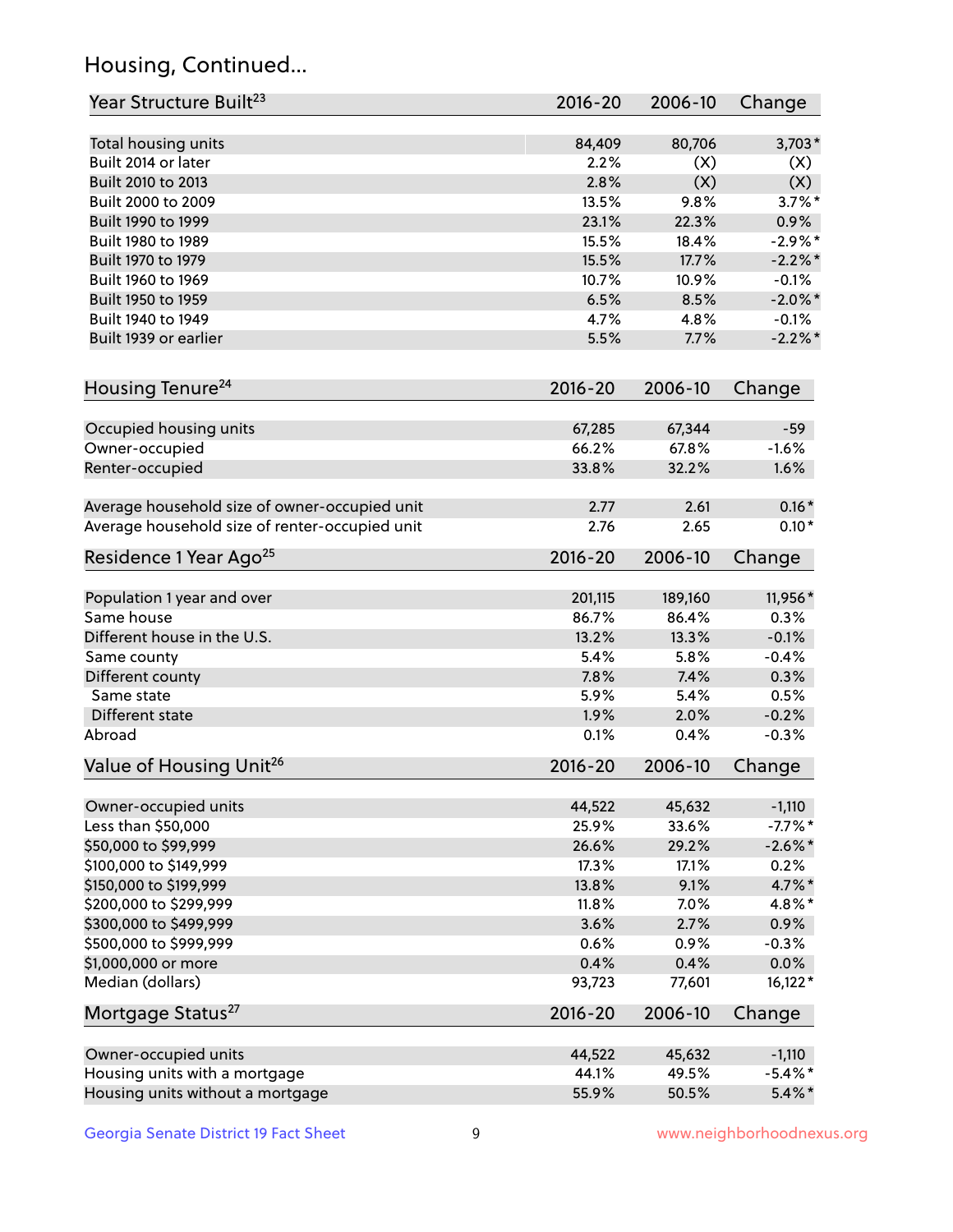## Housing, Continued...

| Selected Monthly Owner Costs <sup>28</sup>                                            | 2016-20     | 2006-10 | Change      |
|---------------------------------------------------------------------------------------|-------------|---------|-------------|
| Housing units with a mortgage                                                         | 19,650      | 22,600  | $-2,950*$   |
| Less than \$300                                                                       | 0.1%        | 1.1%    | $-1.0%$     |
| \$300 to \$499                                                                        | 3.1%        | 10.3%   | $-7.2\%$ *  |
| \$500 to \$999                                                                        | 41.6%       | 55.6%   | $-14.0\%$ * |
| \$1,000 to \$1,499                                                                    | 36.2%       | 21.3%   | 14.8%*      |
| \$1,500 to \$1,999                                                                    | 13.3%       | 7.5%    | $5.8\%$ *   |
| \$2,000 to \$2,999                                                                    | 4.6%        | 3.6%    | 1.1%        |
| \$3,000 or more                                                                       | 1.1%        | 0.7%    | 0.4%        |
| Median (dollars)                                                                      | 1,059       | 831     | $228*$      |
| Housing units without a mortgage                                                      | 24,872      | 23,032  | $1,840*$    |
| Less than \$150                                                                       | 3.8%        | 9.3%    | $-5.5%$ *   |
| \$150 to \$249                                                                        | 20.7%       | 28.7%   | $-8.0\%$ *  |
| \$250 to \$349                                                                        | 27.3%       | 30.4%   | $-3.1\%$ *  |
| \$350 to \$499                                                                        | 29.4%       | 19.4%   | 10.0%*      |
| \$500 to \$699                                                                        | 13.8%       | 9.5%    | 4.3%*       |
| \$700 or more                                                                         | 4.9%        | 2.6%    | 2.3%        |
| Median (dollars)                                                                      | 343         | 285     | 58*         |
| Selected Monthly Owner Costs as a Percentage of<br>Household Income <sup>29</sup>     | $2016 - 20$ | 2006-10 | Change      |
| Housing units with a mortgage (excluding units where<br>SMOCAPI cannot be computed)   | 19,596      | 22,452  | $-2,856*$   |
| Less than 20.0 percent                                                                | 51.5%       | 45.6%   | 5.9%*       |
| 20.0 to 24.9 percent                                                                  | 12.6%       | 14.8%   | $-2.2%$     |
| 25.0 to 29.9 percent                                                                  | 9.6%        | 10.3%   | $-0.7%$     |
| 30.0 to 34.9 percent                                                                  | 8.0%        | 7.9%    | 0.1%        |
| 35.0 percent or more                                                                  | 18.3%       | 21.4%   | $-3.1%$     |
| Not computed                                                                          | 54          | 148     | -94         |
| Housing unit without a mortgage (excluding units where<br>SMOCAPI cannot be computed) | 24,334      | 22,712  | 1,621       |
| Less than 10.0 percent                                                                | 48.3%       | 47.0%   | 1.3%        |
| 10.0 to 14.9 percent                                                                  | 18.7%       | 19.1%   | $-0.4%$     |
| 15.0 to 19.9 percent                                                                  | 9.9%        | 10.5%   | $-0.6%$     |
| 20.0 to 24.9 percent                                                                  | 5.4%        | 6.7%    | $-1.3%$     |
| 25.0 to 29.9 percent                                                                  | 5.7%        | 5.3%    | 0.4%        |
| 30.0 to 34.9 percent                                                                  | 2.6%        | 2.7%    | $-0.1%$     |
| 35.0 percent or more                                                                  | 9.3%        | 8.7%    | 0.6%        |
| Not computed                                                                          | 538         | 320     | 218         |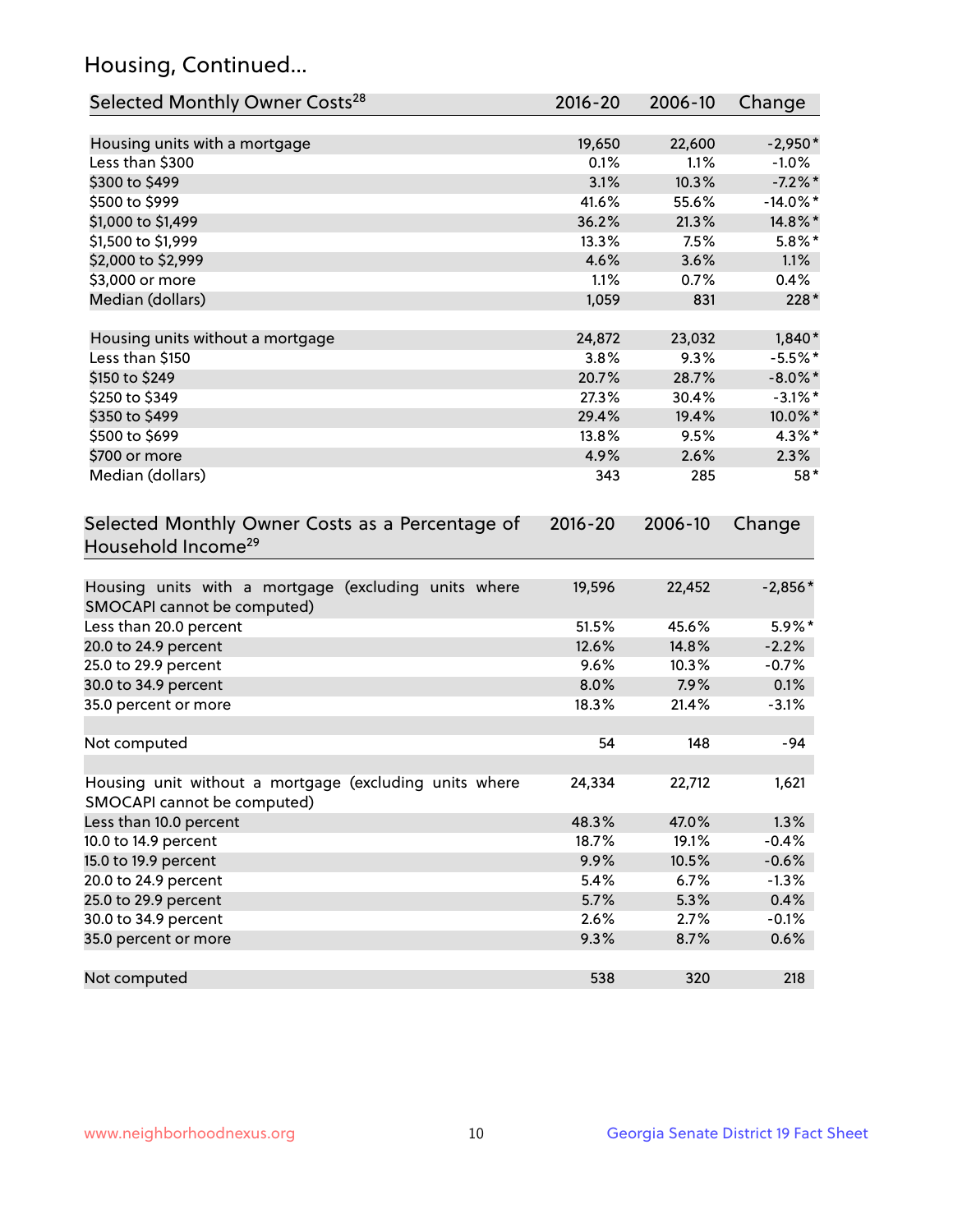## Housing, Continued...

| Gross Rent <sup>30</sup>                                     | $2016 - 20$ | 2006-10 | Change      |
|--------------------------------------------------------------|-------------|---------|-------------|
|                                                              |             |         |             |
| Occupied units paying rent                                   | 18,971      | 17,834  | 1,138       |
| Less than \$200                                              | 3.6%        | 4.3%    | $-0.7%$     |
| \$200 to \$499                                               | 27.0%       | 44.6%   | $-17.6\%$ * |
| \$500 to \$749                                               | 40.7%       | 38.4%   | 2.4%        |
| \$750 to \$999                                               | 17.4%       | 9.7%    | 7.7%        |
| \$1,000 to \$1,499                                           | 8.7%        | 2.9%    | 5.8%        |
| \$1,500 to \$1,999                                           | 2.3%        | 0.2%    | 2.1%        |
| \$2,000 or more                                              | $0.3\%$     | $0.0\%$ | 0.3%        |
| Median (dollars)                                             | 608         | 505     | $102*$      |
|                                                              |             |         |             |
| No rent paid                                                 | 3,792       | 3,878   | $-86$       |
|                                                              |             |         |             |
| Gross Rent as a Percentage of Household Income <sup>31</sup> | 2016-20     | 2006-10 | Change      |
| Occupied units paying rent (excluding units where GRAPI      | 18,511      | 17,201  | 1,310       |
| cannot be computed)                                          |             |         |             |
| Less than 15.0 percent                                       | 21.2%       | 21.0%   | 0.2%        |
| 15.0 to 19.9 percent                                         | 14.1%       | 13.1%   | 1.0%        |
| 20.0 to 24.9 percent                                         | 13.0%       | 10.9%   | 2.2%        |
| 25.0 to 29.9 percent                                         | 8.7%        | $9.0\%$ | $-0.3%$     |
| 30.0 to 34.9 percent                                         | 7.6%        | 9.3%    | $-1.7%$     |
|                                                              |             |         |             |

| cannot be computed)    |       |         |         |
|------------------------|-------|---------|---------|
| Less than 15.0 percent | 21.2% | 21.0%   | 0.2%    |
| 15.0 to 19.9 percent   | 14.1% | 13.1%   | 1.0%    |
| 20.0 to 24.9 percent   | 13.0% | 10.9%   | 2.2%    |
| 25.0 to 29.9 percent   | 8.7%  | $9.0\%$ | $-0.3%$ |
| 30.0 to 34.9 percent   | 7.6%  | 9.3%    | $-1.7%$ |
| 35.0 percent or more   | 35.4% | 36.7%   | $-1.3%$ |
|                        |       |         |         |
| Not computed           | 4,253 | 4,511   | $-258$  |
|                        |       |         |         |

## Transportation

| Commuting to Work <sup>32</sup>           | 2016-20 | 2006-10 | Change     |
|-------------------------------------------|---------|---------|------------|
|                                           |         |         |            |
| Workers 16 years and over                 | 73,018  | 71,094  | 1,924      |
| Car, truck, or van - drove alone          | 83.1%   | 79.3%   | $3.8\%$ *  |
| Car, truck, or van - carpooled            | 9.5%    | 11.7%   | $-2.2\%$ * |
| Public transportation (excluding taxicab) | 0.2%    | 0.2%    | 0.0%       |
| Walked                                    | 1.3%    | 1.4%    | $-0.1%$    |
| Other means                               | 3.2%    | 5.4%    | $-2.2\%$ * |
| Worked at home                            | 2.7%    | 2.1%    | 0.6%       |
|                                           |         |         |            |
| Mean travel time to work (minutes)        | 24.7    | 23.2    | $1.5*$     |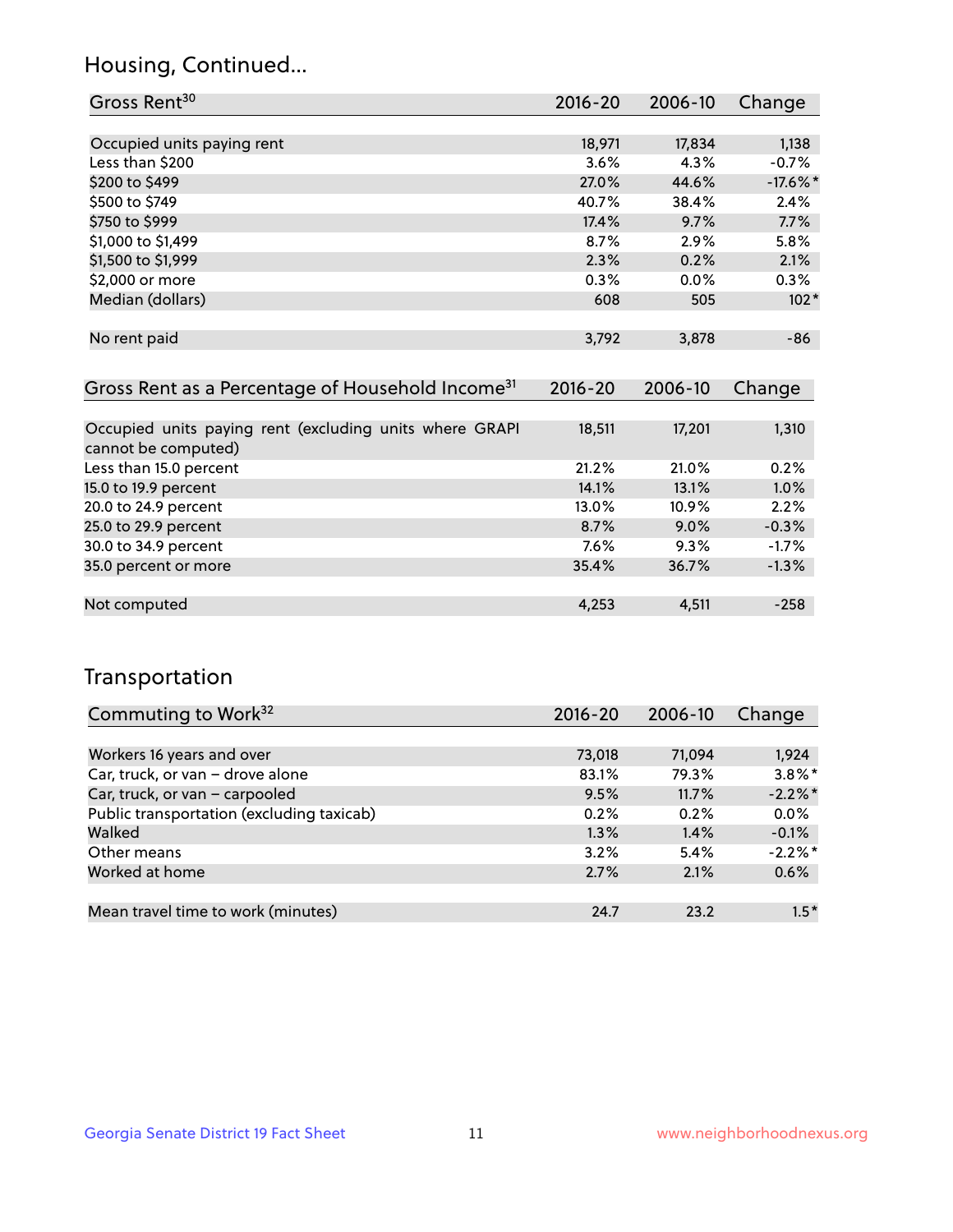## Transportation, Continued...

| Vehicles Available <sup>33</sup> | $2016 - 20$ | 2006-10 | Change     |
|----------------------------------|-------------|---------|------------|
|                                  |             |         |            |
| Occupied housing units           | 67,285      | 67.344  | -59        |
| No vehicles available            | $8.0\%$     | 8.2%    | $-0.2%$    |
| 1 vehicle available              | 33.0%       | 33.9%   | $-0.9%$    |
| 2 vehicles available             | 34.9%       | 37.1%   | $-2.2\%$ * |
| 3 or more vehicles available     | 24.2%       | 20.8%   | $3.3\%$ *  |

#### Health

| Health Insurance coverage <sup>34</sup>                 | 2016-20 |
|---------------------------------------------------------|---------|
|                                                         |         |
| Civilian Noninstitutionalized Population                | 186,058 |
| With health insurance coverage                          | 84.1%   |
| With private health insurance coverage                  | 53.3%   |
| With public health coverage                             | 42.1%   |
| No health insurance coverage                            | 15.9%   |
| Civilian Noninstitutionalized Population Under 19 years | 52,315  |
| No health insurance coverage                            | 6.8%    |
| Civilian Noninstitutionalized Population 19 to 64 years | 104,865 |
| In labor force:                                         | 71,460  |
| Employed:                                               | 67,264  |
| With health insurance coverage                          | 77.2%   |
| With private health insurance coverage                  | 72.0%   |
| With public coverage                                    | 7.9%    |
| No health insurance coverage                            | 22.8%   |
| Unemployed:                                             | 4,196   |
| With health insurance coverage                          | 47.9%   |
| With private health insurance coverage                  | 30.1%   |
| With public coverage                                    | 18.4%   |
| No health insurance coverage                            | 52.1%   |
| Not in labor force:                                     | 33,405  |
| With health insurance coverage                          | 74.5%   |
| With private health insurance coverage                  | 37.9%   |
| With public coverage                                    | 46.0%   |
| No health insurance coverage                            | 25.5%   |